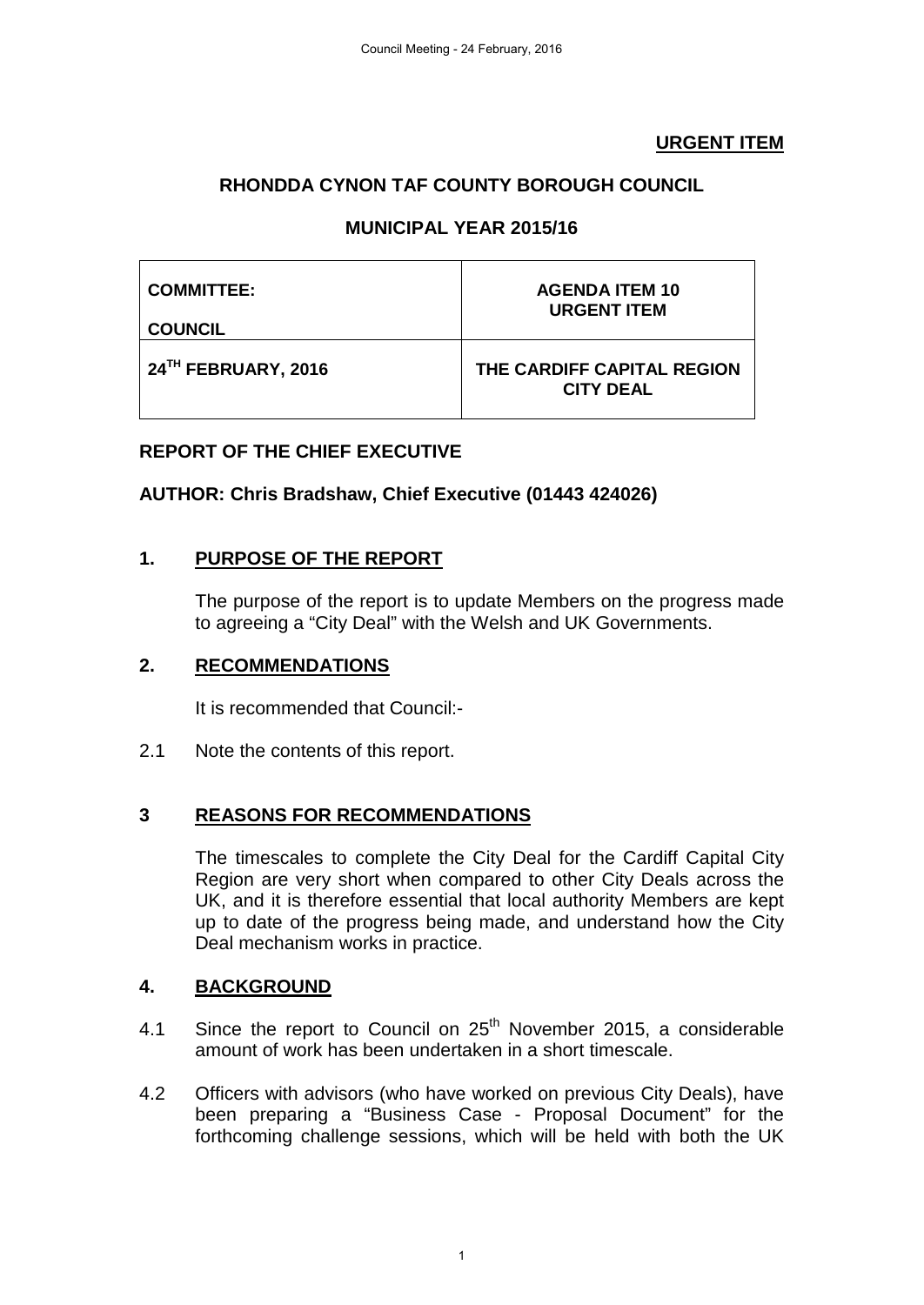Government and the Welsh Government, to test the robustness and deliverability of the proposals set out within the document.

- 4.3 The document will set out a strategic statement, the governance structure that will be at the core of any Deal, to ensure that each of the constituent authorities (once they agree the Deal), are committed to its delivery for the duration of the Deal, the make-up of the finance that is required and a series of asks and offers from the local authorities to the two governments.
- 4.4 In order that the Business Case Proposals Document for the Cardiff Capital Region City Deal can be delivered at the challenge sessions in a very focused and consistent manner, it was agreed by the ten Council Leaders, that a "Core Team" of five be constituted. The Core Team will be made up of three Leaders - Councillor Morgan (Rhondda Cynon Taf - Chair), Councillor Bale (Cardiff) and Councillor Fox (Monmouthshire), together with a senior representative from the Business sector and another from the Higher Education sector.
- 4.5 It is anticipated that an agreed Business Case Proposals Document, will be finalised shortly, whereupon, it will be signed off by the Leaders.
- 4.6 Welsh Government has confirmed that their challenge session will be on Monday 22<sup>nd</sup> February 2016, with the challenge session with UK Government ministers the following day in Westminster.
- 4.7 If the Deal is successful, then a formal announcement may be made the week commencing  $7<sup>th</sup>$  March 2016, with the signing of the Deal agreement taking place quickly thereafter. The Deal would certainly be included in the Budget proposals to be announced by UK Government week commencing 14<sup>th</sup> March 2016.

#### **5. THE DEAL AGREEMENT**

In the event that a Deal is successful, the agreement will set out what finance is available and the principles of any Deal. It will only commit the constituent authorities to explore ways of delivering the principles and strategic objectives. Only once each constituent authority is in full agreement to the proposals being put forward and is content to sign up to the Deal document will it become binding. The development of the legal agreement could take between 6 to 18 months after the announcement of the agreement of the City Deal in March 2016.

#### **6. EQUALITY AND DIVERSITY IMPLICATIONS**

The City Deal is currently in its infancy and no decisions have yet been taken on areas of investment. Equality Impact Assessments will be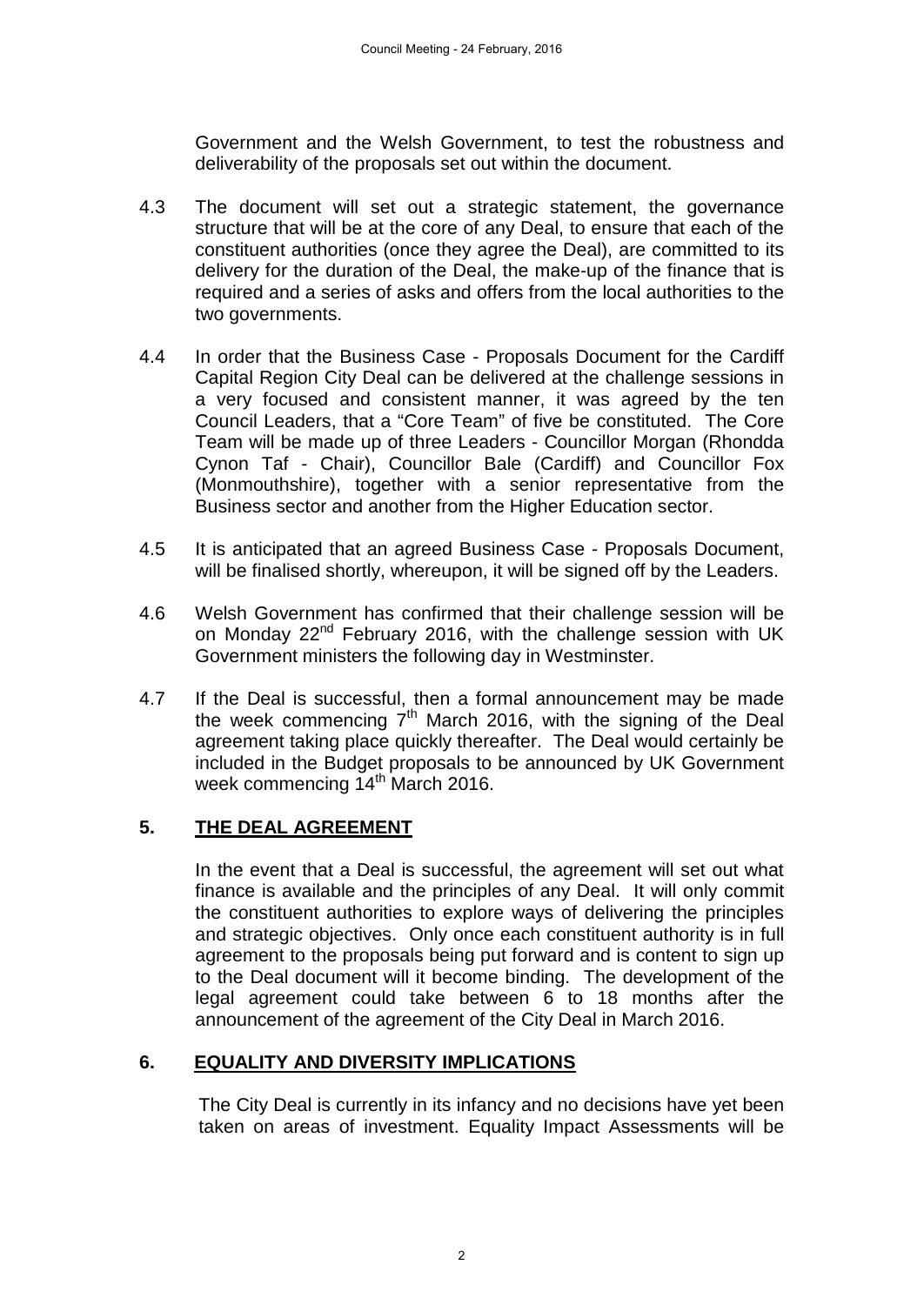undertaken on a regional basis as City Deal decisions are brought forward in the future.